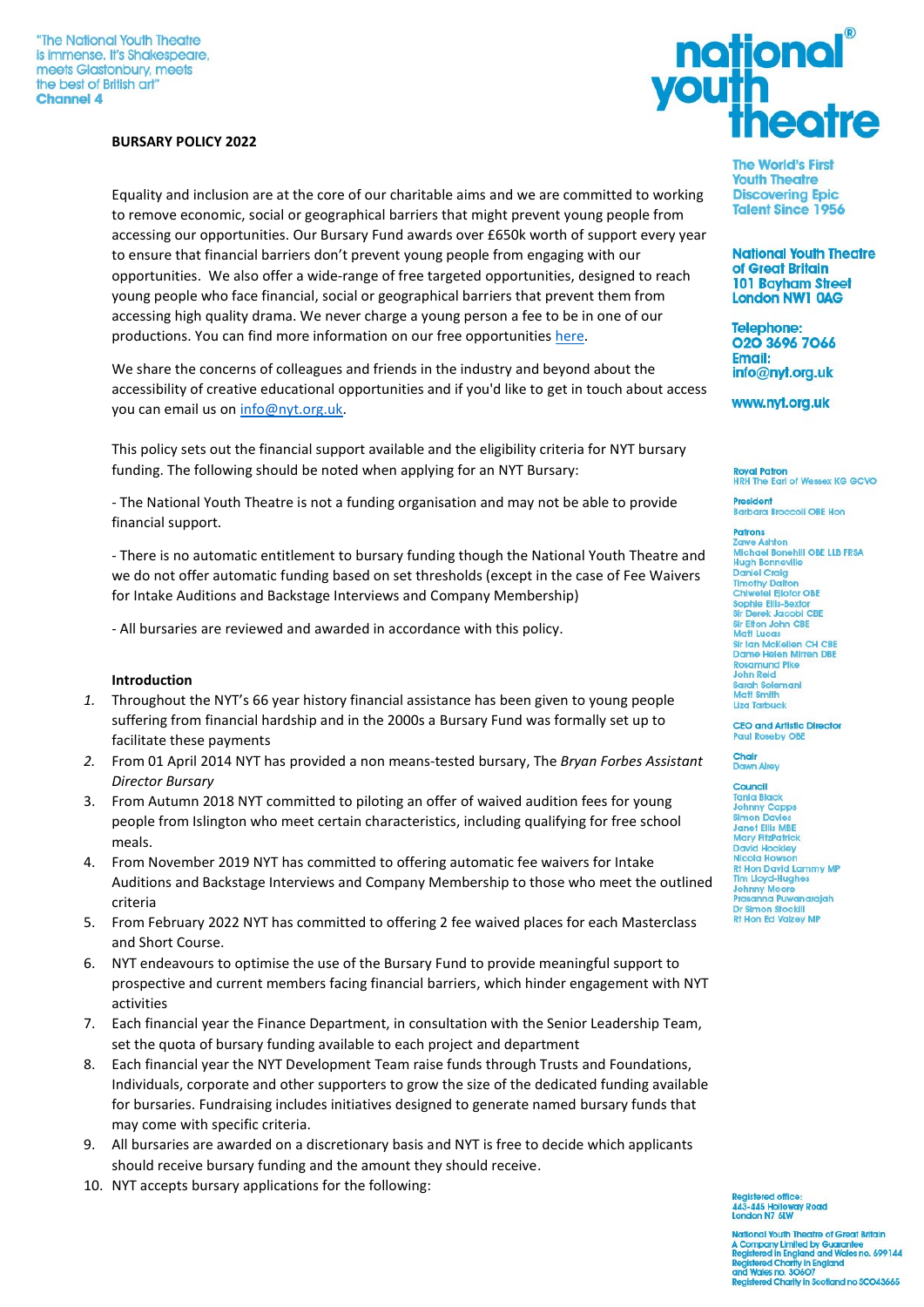- The NYT REP Company
- The Bryan Forbes Assistant Director
- NYT Productions, Acting and Backstage Members
- Playing Up
- Stepping Up
- HUB Subscriptions *(including Acting Audition and Backstage Interview Bursaries)*
- Company Membership
- Epic, Backstage, Junior and Senior course fees
- Epic, Backstage, Junior and Senior accommodation
- Masterclasses and Short Courses.
- **Travel**
- Subsistence
- Personal Hardship
- Access arrangements and additional support

# **Bursary Fund Management**

- 11. The Bursary Fund is overseen by the Executive Director with support from the Associate Director and the Director of Finance
- 12. The management team reserve the right to amend the bursary application process and the criteria for eligibility at any time
- 13. Bursary eligibility criteria and the application process is reviewed annually and any recommendations for changes are submitted to the CEO for approval
- 14. The management team make decisions based on the information provided within each application and on the available funds. The team are often in the situation where decisions need to be made between applicants. The NYT team is not in a position to receive outside referrals from directors, Associate Artists or staff working on individual projects or productions, but only on the basis of the information provided by the applicant in each case.

### **Eligibility**

- 15. Applicants must be current NYT applicants or members, Playing Up or Stepping Up Participants or have a letter of acceptance for one of NYT's intake courses.
- 16. In cases of Masterclass fee waivers applicants can be both current NYT members and Nonmembers.
- 17. The applicant must be aged between 11-28 years of age
- 18. The applicant must be a UK resident with a UK based address. Due to the funding bodies NYT receives funds from we are unable to provide bursaries or fee waivers to those outside the UK.
- 19. The applicant must be able to prove financial hardship or the requirement for additional financial outlay above any advertised costs, in order to engage with NYT activities
- 20. The Bryan Forbes Bursary requires the successful recipient to be:
	- 18-30 years of age
	- have previous professional experience within the industry

# **Conditions**

- 21. Applications are only accepted during advertised date ranges. Applications received outside of the advertised date ranges will not be considered
- 22. Incomplete applications will not be considered
- 23. Evidence of financial hardship such as evidence of household income or proof of receipt of benefits must be provided as part of the application process, with exception to the Bryan Forbes Bursary
- 24. NYT reserves the right to pursue repayment of bursary funds, along with a £50 administration fee, if a young person withdraws from NYT activities
- 25. NYT does not provide bursaries for rent or loss of earnings in any circumstances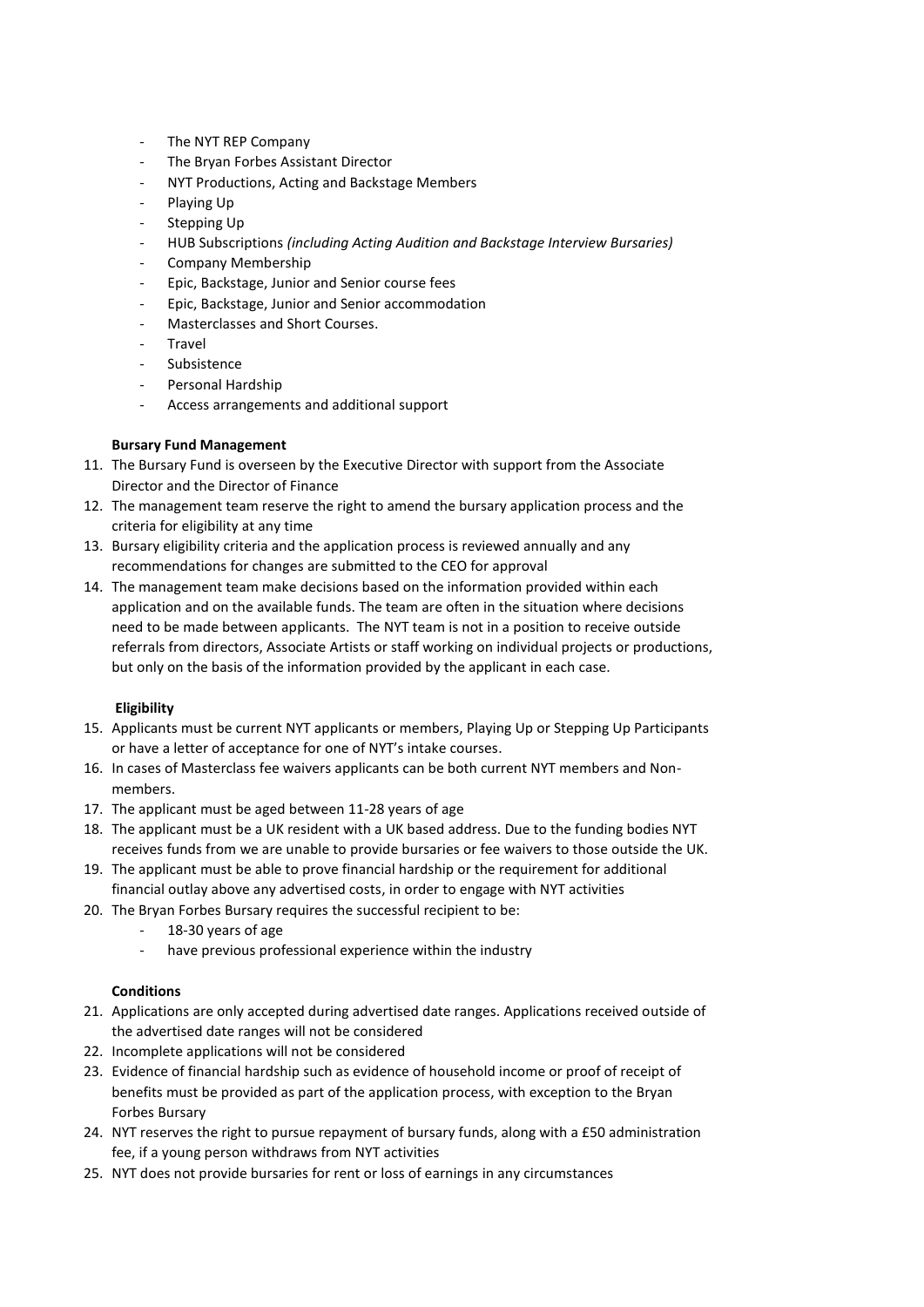# **The NYT REP bursary**

- 26. Members who have successfully gained a place on the REP training course are eligible to apply for a bursary for the period of the course
- 27. There will be an initial payment at the start of the course followed by equal monthly instalments and is subject to the members' continuing good attendance
- 28. The amount of the bursary is dependent on a submitted application along with proof of income
- 29. If NYT accrues any unused bursary for the year e.g. a member leaves their course early, funding will be reallocated for future applicants

# **The Bryan Forbes bursary – Assistant Director**

- 30. Upon a successful interview the Bryan Forbes Assistant Director will be eligible for a training bursary of £10,000
- 31. There will be an initial payment at the start of the course followed by equal monthly instalments and this bursary is subject to the Assistant Directors' continuing good attendance, managed by the Associate Director. Failure to complete the full period of the NYT REP will result in the forfeit of the remaining balance of the bursary.

### **NYT Productions**

- 32. To qualify for a Production bursary an applicant must be cast in a role after a successful audition or offered a Backstage position
- 33. A Production bursary must be applied for at the earliest opportunity and within 5 working days of the production offer being confirmed. No applications will be considered outside of this timeframe.
- 34. Accommodation costs may be considered for a bursary contribution when relocation is a requirement of the casting and all other daily return transport options are reasonably ruled out
- 35. Travel costs to the location will be considered for support. In line with our Environmental policy NYT reserves the right to only consider the cheapest available public transport or to request carpool options where appropriate
- 36. Hardship Bursaries may be provided in exceptional circumstances (see below)

### **Intake Courses**

- 37. To qualify for a course or accommodation bursary an applicant must be accepted onto a NYT intake course after a successful audition or interview
- 38. A discretionary bursary of up to 100% of the course and accommodation cost may be awarded subject to assessment of the application
- 39. The applicant must pay any balance outstanding in full before the start of the course
- 40. Travel fees may be covered in some cases
- 41. Hardship Bursaries may be provided in exceptional circumstances (see below)

### **Masterclasses and Short Courses.**

- 42. Fee Waivers are available for NYT members and non-members.
- 43. Fee Waiver applications must be received at last 3 weeks before the commencement of the course.
- 44. No travel or accommodation bursary is available for these courses.

# **HUB Subscriptions** *(including Acting Audition, Backstage Interview)* **and Membership Fees**

45. Automatic Fee Waivers are available for HUB Subscriptions and Membership Fees to those meeting the outlined criteria upon receipt of supporting evidence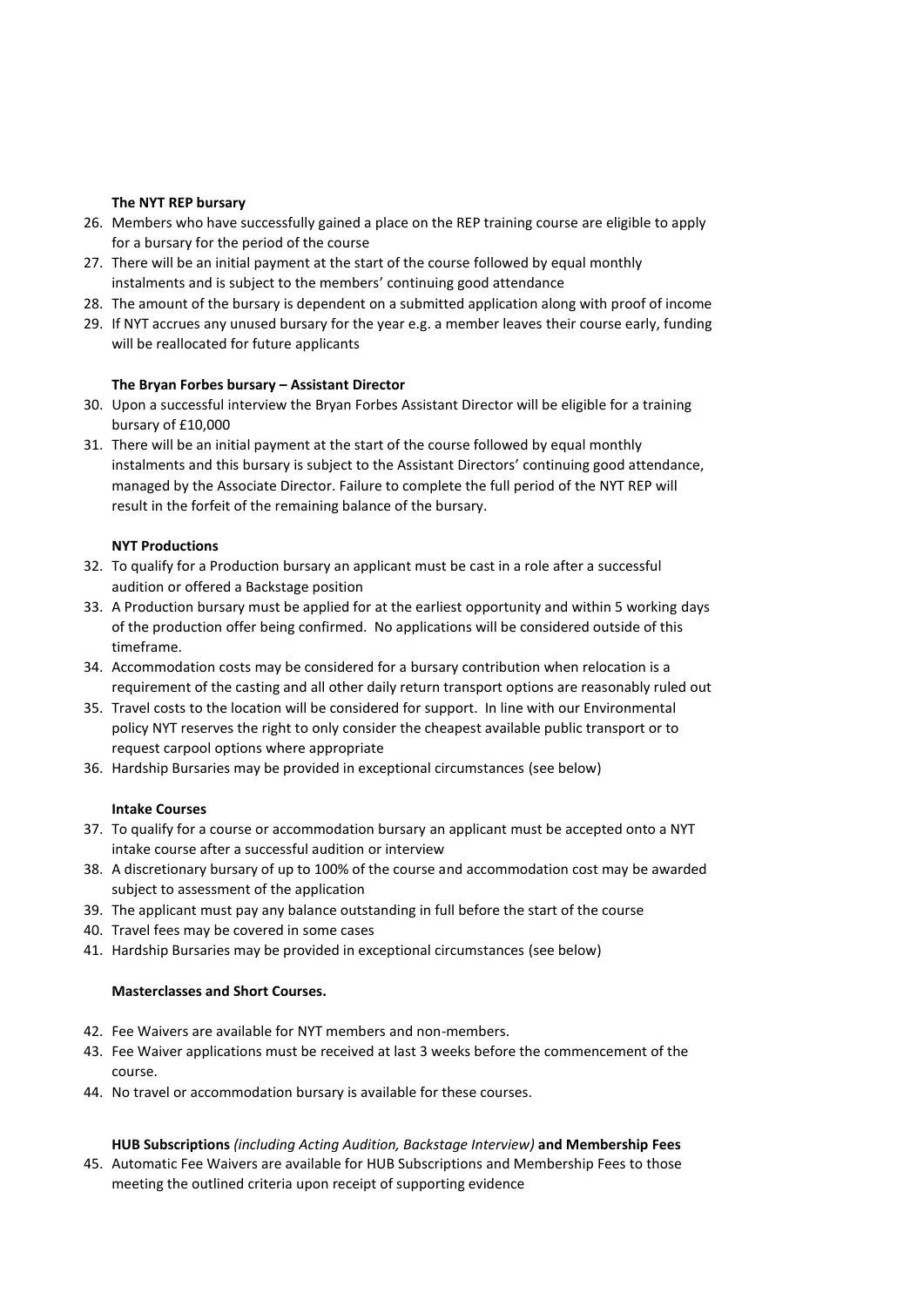- 46. NYT can cover a discretionary bursary of up to 100% of the HUB Subscription or Company Membership Fee
- 47. NYT cannot cover travel to HUB Subscriber activity unless eligible under an Access and Inclusion bursary (see below)
- 48. Applicants wishing to submit an audition/ interview application must do so at least 10 working days prior to the final submission deadline for the year.
- 49. Applicants may only apply once per annum for a HUB Subscription Fee Waiver/ Bursary.
- 50. Audition and Interview fees may also be waived through initiatives including but not limited to; the Audition Access Fund and the Islington Pledge.
- 51. HUB Subscribers auditioning through their school are eligible to apply to the NYT Fee Waiver/Bursary Fund. The School will be provided with a link to an application form which the teacher responsible for the booking should distribute to young people meeting the relevant criteria. Successful applicants will have the HUB Subscription fee removed from the school's final invoice.
- 52. Fee Waivers/Bursaries are not able to be applied to school workshop fees. Fee Waivers/ Bursaries for the workshop portion of the audition day would need to be covered by the school.

# **Travel bursary**

- 53. This may be paid to those members who live over 8 miles away from any NYT training centre and where travel creates a barrier to attend an NYT course
- 54. Travel bursaries within London zone 3 will be exclusively paid to support bus travel, unless particular circumstances render this unreasonable
- 55. Travel bursaries are awarded after review of a bursary application
- 56. Notification will be emailed to the applicant with the granted bursary amount to the email address provided at the time of application
- 57. Travel bursaries are paid directly to the named member on the application by BACS
- 58. Travel bursaries are awarded in line with the NYT environmental impact and sustainability policy whereby participants are expected to travel by public transport where options exist to do so. Where travel by car is the only available option then participants may be asked to make reasonable adjustments to their journey in order to carpool.

# **Hardship Bursary**

- 59. A hardship bursary may be awarded to those members whose household income is below £12,500 or those with exceptional circumstances
- 60. Notification will be emailed to the applicant with the granted bursary amount to the email address provided at the time of application
- 61. A hardship bursary may contribute towards attending an NYT training course and should be used to pay for meals, personal hygiene products, laundry and essential costs including materials for the course and or production
- 62. The hardship bursary will be paid directly to the named member on the application by BACS
- 63. Per diems may be allocated in exceptional circumstances at NYT's discretion
- 64. A contribution to childcare costs arising specifically from participation in an NYT Programme may be considered if all reasonable alternatives and options have been exhausted

### **Playing Up Bursary**

65. Funded by the Leverhulme Trust all Playing Up and Stepping Up students that live further than walking distance from the course location will be automatically entitled to a daily travel bursary of £5 per day that the course runs. Students of the Playing Up and Stepping Up courses will be provided with an Oyster Card that will be topped up weekly in advance of attendance to support off tube or bus travel. If a student travels by train from outside London and would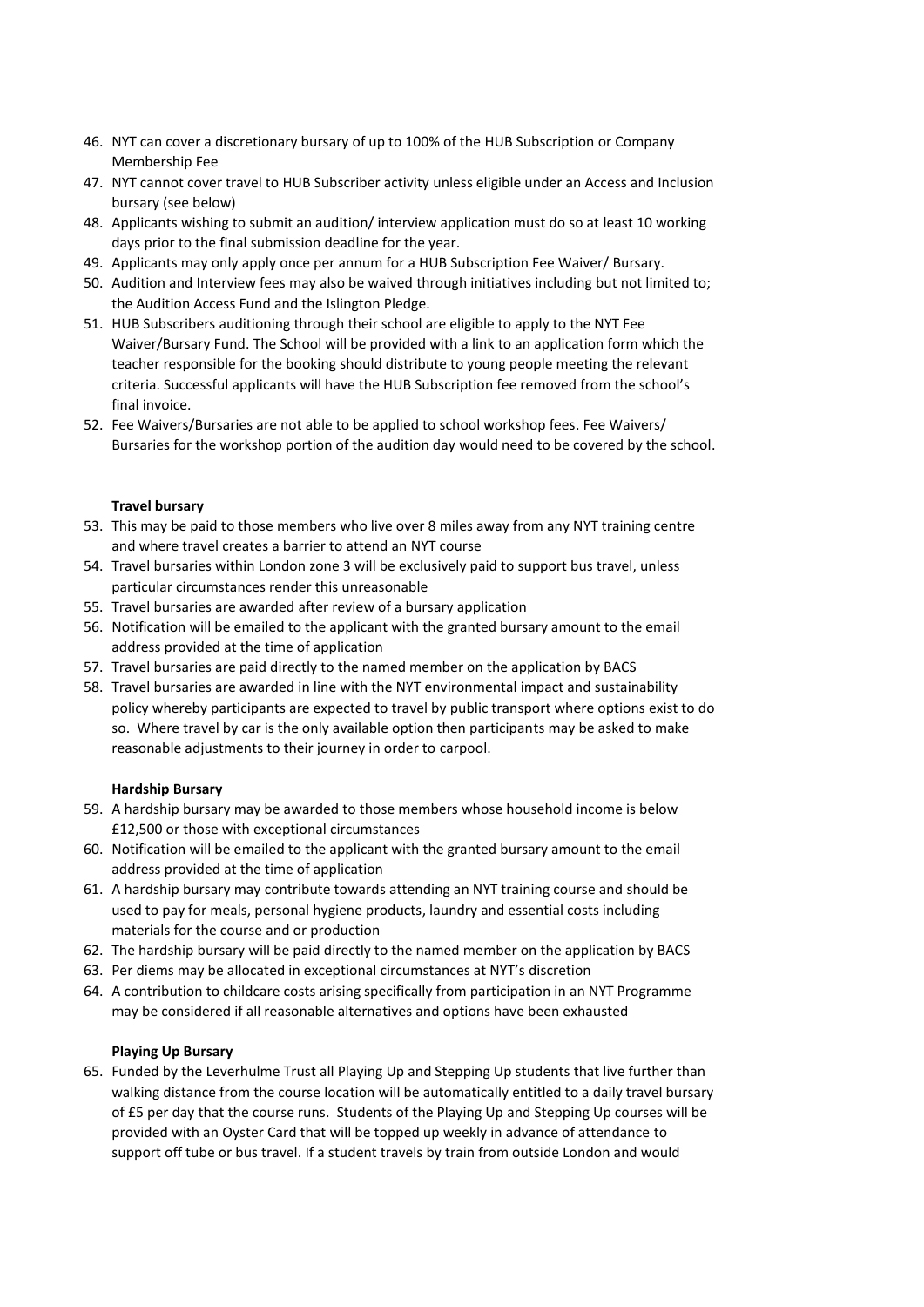prefer for the travel bursary to contribute to their train costs, arrangements will be made for alternative weekly or monthly payments.

- 66. When a student is absent from class the travel bursary for the number of days absent will be deducted from the following week's top up allocation.
- 67. If a student does not require the full travel bursary (their travel costs are under £5 per day from their home address to the course location) they will be allocated the amount required and remaining funds will be reallocated to students that have a higher financial need or who have further to travel.
- 68. The cost of an initial oyster card will be met by NYT but lost / replacement cards must be paid for by the Playing Up / Stepping Up student.
- 69. As a member of City and Islington college Playing Up / Stepping Up students will be provided information on how to access any travel, childcare or hardship grants that are available through the college, following enrolment onto the academic course (this can be 28 days after the commencement of the course). NYT is a separate organisation from the college and has no influence over criteria or funding available form year to year.
- 70. No other bursaries for living costs, accommodation costs or loss of earnings can be offered while studying on Playing Up or Stepping Up. If a Playing Up Student fulfils the criteria and is eligible for NYT Travel, Hardship or Access and Inclusion Bursaries they may apply to them directly.

# **Access and Inclusion Bursaries**

- 71. NYT wishes to support all participants across our programme including all those with access and inclusion needs or specifically needs arising from a disability. We recognise that needs are individual, and each case will be assessed in dialogue with NYT. Applicants will be asked to engage with NYT proactively to discuss other potential ways in which their needs and requirements on the course may be met in order to ensure that the funding available in the Bursary Pot can be shared as widely as possible.
- 72. An Access and Inclusion Accommodation Bursary for carers will be considered in order to support participants through NYT Programmes. NYT reserve the right to request sharing accommodation in these circumstances, where appropriate.
- 73. Travel costs for carers will be considered
- 74. NYT cannot cover wages and living costs for carers or recruitment costs/agency fees
- 75. In addition to direct bursary payments, NYT will consider additional support staff to be directly employed by NYT to support the individual and the group. Where appropriate, these staff and Associates will be briefed both by NYT and by the individual and their representatives.
- 76. In addition to direct bursary payments, NYT will consider covering the costs for additional specialist needs including BSL, Language Interpreters, etc to enable full participation by both the individual and the group

### **Payments**

- 77. The REP and Bryan Forbes bursaries will be paid monthly during the period of engagement
- 78. Travel and hardship bursaries will be paid on a schedule. Recipients of travel and hardship bursaries will be notified of the payment schedule in advance of the project
- 79. Epic, Intake and accommodation bursaries are in-kind bursary's where no cash is transferred to an applicant, if the member is not awarded a full bursary they must pay the balance outstanding in full before the course begins
- 80. Direct payments made to the members will be through BACS transfer, to accounts in the member name only, unless otherwise requested in the application form
- 81. Checks will be carried out on the member attendance throughout the duration of the course

### **Data Use**

82. NYT is compliant with GDPR Regulations and manages data according to current guidelines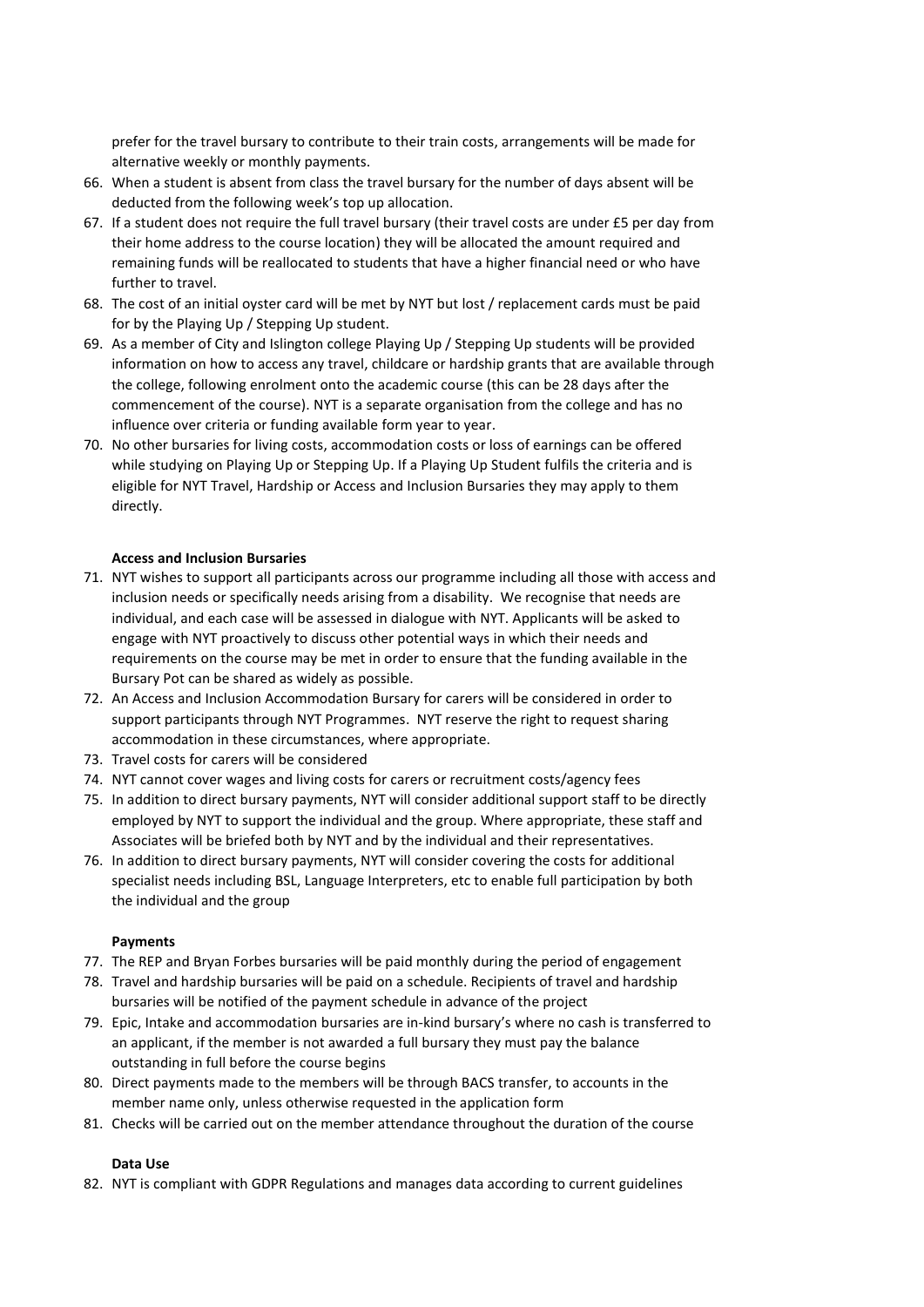- 83. Supporting documentation is deleted from NYT's account 20 days after the application closing date
- 84. NYT acknowledges the sensitive nature of bursary applications, and only shares the information included in any application with staff members involved in the allocation of bursary funds
- 85. NYT uses a third-party website to collect bursary applications
- 86. NYT pays a premium subscription to ensure the highest levels of data protection and security offered by the third-party supplier
- 87. NYT is not responsible for any data misuse as a result of breach of the third-party supplier

# **The Application Process**

- 88. NYT expects that all applicants will have made an attempt to raise funds for the project prior to submitting their application, or have significant barriers preventing an attempt to fundraise, to be detailed during the application process
- 89. Applications are only accepted though the advertised medium for the project foun[d here.](https://www.nyt.org.uk/accessibility-and-bursaries)
- 90. Applications must be received prior to the closing date and must be completed in full
- 91. Where there is no advertised closing date or timeframe communicated elsewhere in this policy or directly, applications to the bursary fund must be received at least 21 days prior to the commencement of the project.
- 92. Where evidence of financial hardship is required, this must be submitted as part of the application. NYT does not accept supplementary evidence after the closing date.
- 93. Where the applicant is unable to supply evidence of financial hardship, due to exceptional personal circumstances, an NYT reference form may be used to provide the required evidence.
- 94. The applicant, and any person assisting the applicant with their application, must both sign the declaration before an application can be considered.
- 95. The applicant will be asked to share the outcome of previous bursary applications to NYT. Whilst there is no barrier to the number of bursary applications supported for an individual member, this may affect final decisions when deciding between applications of equal merit.

### **Reference Form**

- 96. NYT only requires a reference where an applicant is unable to provide evidence of their financial hardship
- 97. NYT does not require a character reference at any point during the bursary application process
- 98. NYT does not make decisions based on the quality of a person's contribution to our programme and recognises that such qualitative references are subjective
- 99. An NYT Bursary Reference Form can be found at NYT's website
- 100.The Bursary Reference form should be completed by a working professional, who knows the applicant well and who is able to verify the applicant's personal circumstances truthfully and accurately
- 101.The referee should not be related to the applicant and should be a person of good standing in the applicant's community, or work in (or be retired from) a recognised profession
- 102.The contact details, job title of the referee and relationship to the applicant must be provided on the reference form
- 103.It is the responsibility of the applicant or applicants' representative to notify referees that they may be contacted by NYT representatives, in order to verify the applicant's circumstances

### **The Review Process**

- 104.Bursary applications are reviewed concurrently, after the application closing date
- 105.Bursary applications undergo a three-stage review process
- 106.First Stage Review is conducted by the Project Manager. The Project Manager makes first stage recommendations for the allocation of Bursary Funds having reviewed all applications for the project.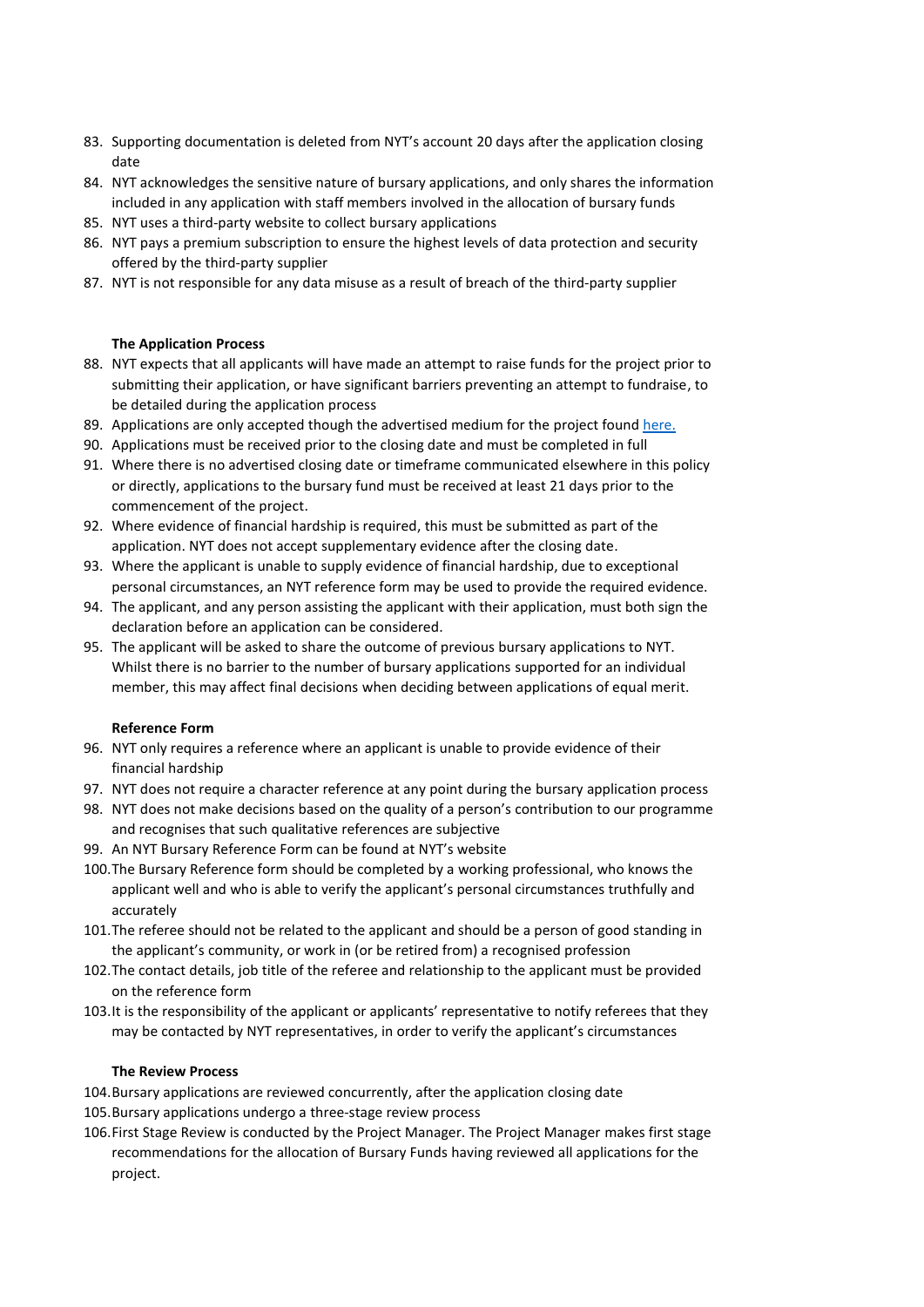- 107.Second Stage Review is conducted by a peer review or Line Manager. The second stage reviewer reviews the recommendations and either confirms or suggests alterations to the allocation of bursary funds
- 108.Third Stage Review is conducted by The Executive Director or a member of the Senior Management Team to meet deadlines. The Director reviews the amended recommendations and either confirms or suggests alterations to the allocation of bursary funds
- 109.The Directors decision is final

### **Bursary Outcomes**

- 110. Applicants are notified of their bursary outcome on the date detailed in the application or where this is not set, within 14 working days of the receipt of the application
- 111. Bursary outcomes are sent via email to the address provided with the application
- 112. Applicants receive the outcome of their bursary application only.
- 113. Bursary Outcomes are as follows:
	- All bursary funding applied for awarded
	- Part bursary funding applied for awarded
	- No bursary funding applied for awarded
	- Applicants will be asked to accept their bursary allocation within 3 working days of the Award Outcome being received. Alternatively, applicants will have the option to appeal.

### **Appeals**

- 114. Applicants are entitled to appeal their bursary outcome for the following reasons:
	- A significant change of circumstances since the submission of the application
		- Evidence that an application has not undergone three stage review
		- Evidence of bias, prejudice or preferential treatment
	- If they are now able to provide evidence requested by the NYT Bursary Panel
- 115. Appeals should be submitted using the online form, within 5 working days.
- 116. Appeals undergo a review by a member of NYT Management, who was not on the original review panel, and their recommendation is made to the Executive Director (or alternative Director as appropriate)
- 117. Applicants are notified of the outcome of their review on the date stated in the application or where this is not specified, within 5 working days
- 118. Outcomes of appeal decisions are final
- 119. Applicants may only appeal a bursary award on one occasion per project
- 120. Applicants are advised that the appeal may also result in the reduction of the original bursary award made.
- 121. The Finance and Sub Committee of the Trustees of NYT are responsible for the fair allocation of Bursary funds and may be involved in an appeal outcome where appropriate

### **Prohibitions**

- 122. Applicants who are found to have made false statements or submitted fabricated evidence on their application form will be barred from all future bursary funding and may have their NYT membership, HUB Subscription or place on a programme revoked
- 123. Applicants who attempt to influence the bursary application process through bribery, blackmail, coercion or extortion will have their NYT membership, HUB Subscription or place on a programme revoked and will be barred from all future engagement with NYT
- 124. NYT does not permit or consider advocacy for an applicant from any third party other than via the reference form attached to the original application.
- 125. In no circumstances will travel costs be met from outside the UK